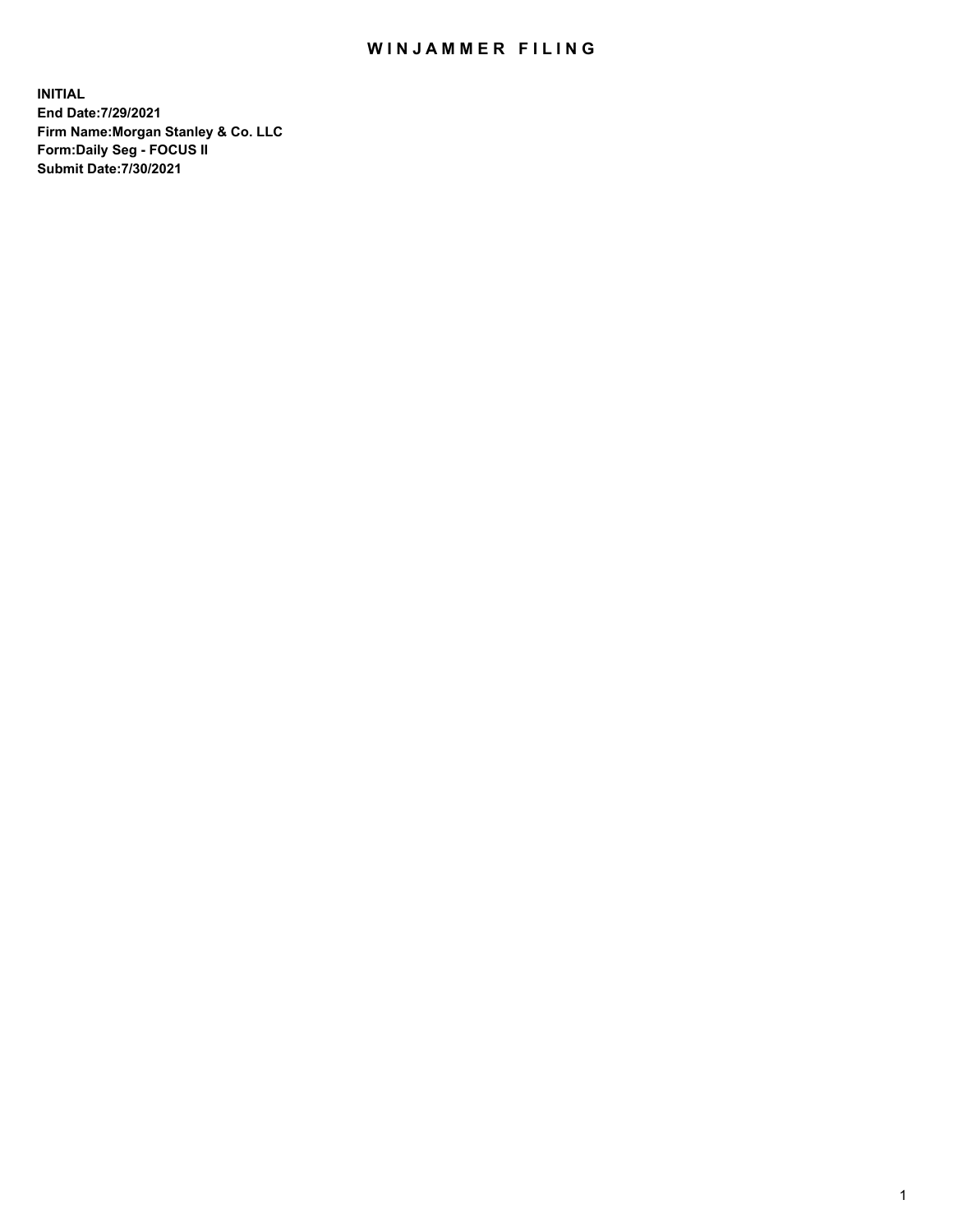**INITIAL End Date:7/29/2021 Firm Name:Morgan Stanley & Co. LLC Form:Daily Seg - FOCUS II Submit Date:7/30/2021 Daily Segregation - Cover Page**

| Name of Company                                                                                                                                                                                                                                                                                                                | Morgan Stanley & Co. LLC                               |
|--------------------------------------------------------------------------------------------------------------------------------------------------------------------------------------------------------------------------------------------------------------------------------------------------------------------------------|--------------------------------------------------------|
| <b>Contact Name</b>                                                                                                                                                                                                                                                                                                            | <b>Ikram Shah</b>                                      |
| <b>Contact Phone Number</b>                                                                                                                                                                                                                                                                                                    | 212-276-0963                                           |
| <b>Contact Email Address</b>                                                                                                                                                                                                                                                                                                   | Ikram.shah@morganstanley.com                           |
| FCM's Customer Segregated Funds Residual Interest Target (choose one):<br>a. Minimum dollar amount: ; or<br>b. Minimum percentage of customer segregated funds required:% ; or<br>c. Dollar amount range between: and; or<br>d. Percentage range of customer segregated funds required between:% and%.                         | 235,000,000<br><u>0</u><br>0 <sup>0</sup><br><u>00</u> |
| FCM's Customer Secured Amount Funds Residual Interest Target (choose one):<br>a. Minimum dollar amount: ; or<br>b. Minimum percentage of customer secured funds required:% ; or<br>c. Dollar amount range between: and; or<br>d. Percentage range of customer secured funds required between:% and%.                           | 140,000,000<br><u>0</u><br><u>00</u><br>00             |
| FCM's Cleared Swaps Customer Collateral Residual Interest Target (choose one):<br>a. Minimum dollar amount: ; or<br>b. Minimum percentage of cleared swaps customer collateral required:% ; or<br>c. Dollar amount range between: and; or<br>d. Percentage range of cleared swaps customer collateral required between:% and%. | 92,000,000<br><u>0</u><br><u>00</u><br>00              |

Attach supporting documents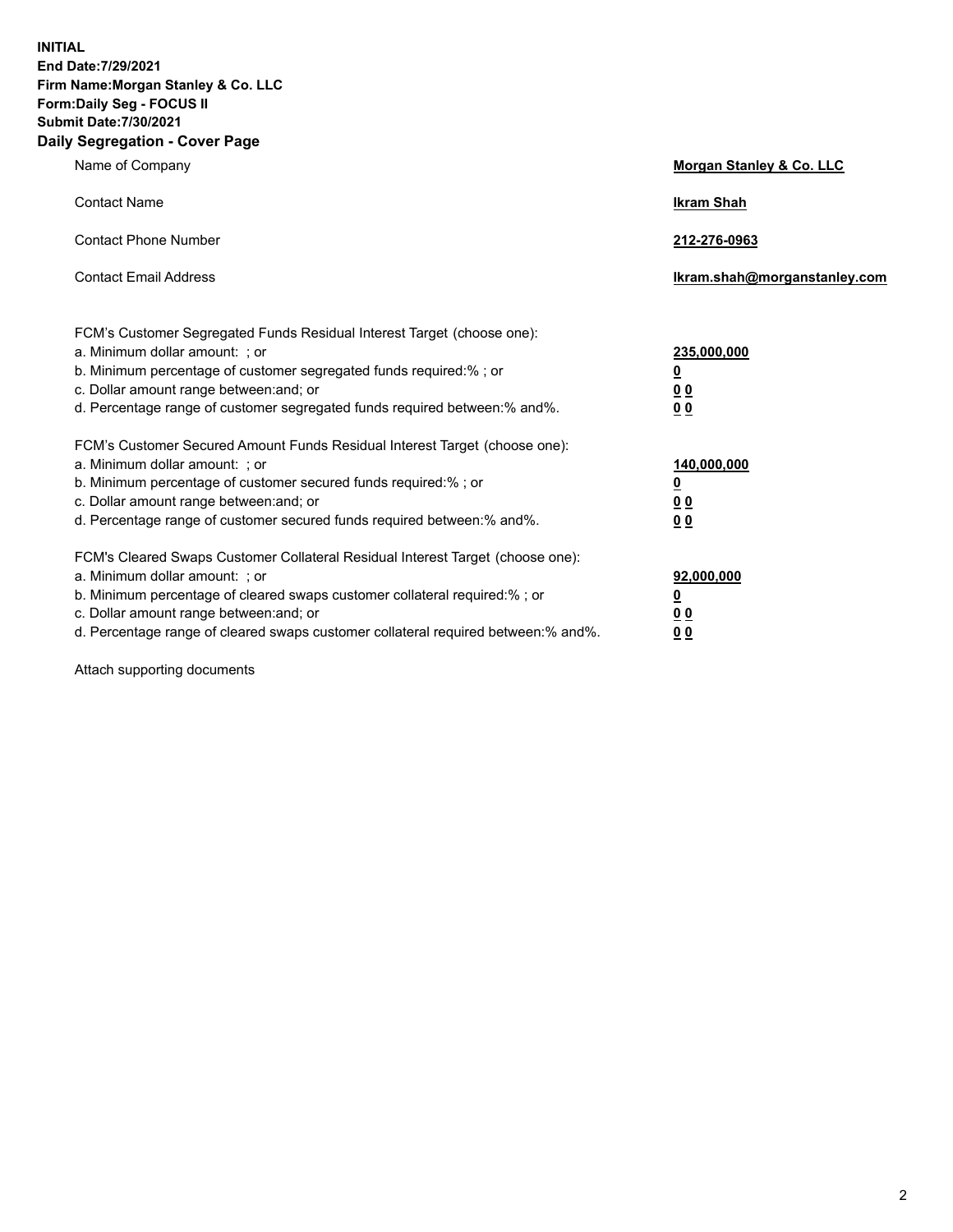## **INITIAL End Date:7/29/2021 Firm Name:Morgan Stanley & Co. LLC Form:Daily Seg - FOCUS II Submit Date:7/30/2021 Daily Segregation - Secured Amounts**

Foreign Futures and Foreign Options Secured Amounts Amount required to be set aside pursuant to law, rule or regulation of a foreign government or a rule of a self-regulatory organization authorized thereunder 1. Net ledger balance - Foreign Futures and Foreign Option Trading - All Customers A. Cash **4,457,263,641** [7315] B. Securities (at market) **2,156,607,050** [7317] 2. Net unrealized profit (loss) in open futures contracts traded on a foreign board of trade **1,230,798,637** [7325] 3. Exchange traded options a. Market value of open option contracts purchased on a foreign board of trade **45,191,247** [7335] b. Market value of open contracts granted (sold) on a foreign board of trade **-28,836,418** [7337] 4. Net equity (deficit) (add lines 1. 2. and 3.) **7,861,024,157** [7345] 5. Account liquidating to a deficit and account with a debit balances - gross amount **53,433,570** [7351] Less: amount offset by customer owned securities **-52,430,220** [7352] **1,003,350** 6. Amount required to be set aside as the secured amount - Net Liquidating Equity Method (add lines 4 and 5) 7. Greater of amount required to be set aside pursuant to foreign jurisdiction (above) or line 6. FUNDS DEPOSITED IN SEPARATE REGULATION 30.7 ACCOUNTS 1. Cash in banks A. Banks located in the United States **247,295,720** [7500] B. Other banks qualified under Regulation 30.7 **355,597,365** [7520] **602,893,085** 2. Securities A. In safekeeping with banks located in the United States **719,983,044** [7540] B. In safekeeping with other banks qualified under Regulation 30.7 **40,947,615** [7560] **760,930,659** 3. Equities with registered futures commission merchants A. Cash **14,299,181** [7580] B. Securities **0** [7590] C. Unrealized gain (loss) on open futures contracts **928,799** [7600] D. Value of long option contracts **0** [7610] E. Value of short option contracts **0** [7615] **15,227,980** [7620] 4. Amounts held by clearing organizations of foreign boards of trade A. Cash **0** [7640] B. Securities **0** [7650] C. Amount due to (from) clearing organization - daily variation **0** [7660] D. Value of long option contracts **0** [7670] E. Value of short option contracts **0** [7675] **0** [7680] 5. Amounts held by members of foreign boards of trade A. Cash **4,088,615,555** [7700] B. Securities **1,395,676,390** [7710] C. Unrealized gain (loss) on open futures contracts **1,229,869,837** [7720] D. Value of long option contracts **45,191,247** [7730] E. Value of short option contracts **-28,836,418** [7735] **6,730,516,611**

- 6. Amounts with other depositories designated by a foreign board of trade **0** [7760]
- 7. Segregated funds on hand **0** [7765]
- 8. Total funds in separate section 30.7 accounts **8,109,568,335** [7770]
- 9. Excess (deficiency) Set Aside for Secured Amount (subtract line 7 Secured Statement Page 1 from Line 8)
- 10. Management Target Amount for Excess funds in separate section 30.7 accounts **140,000,000** [7780]
- 11. Excess (deficiency) funds in separate 30.7 accounts over (under) Management Target **107,540,828** [7785]

[7354] **7,862,027,507** [7355] **7,862,027,507** [7360]

**0** [7305]

[7530]

[7570]

[7740] **247,540,828** [7380]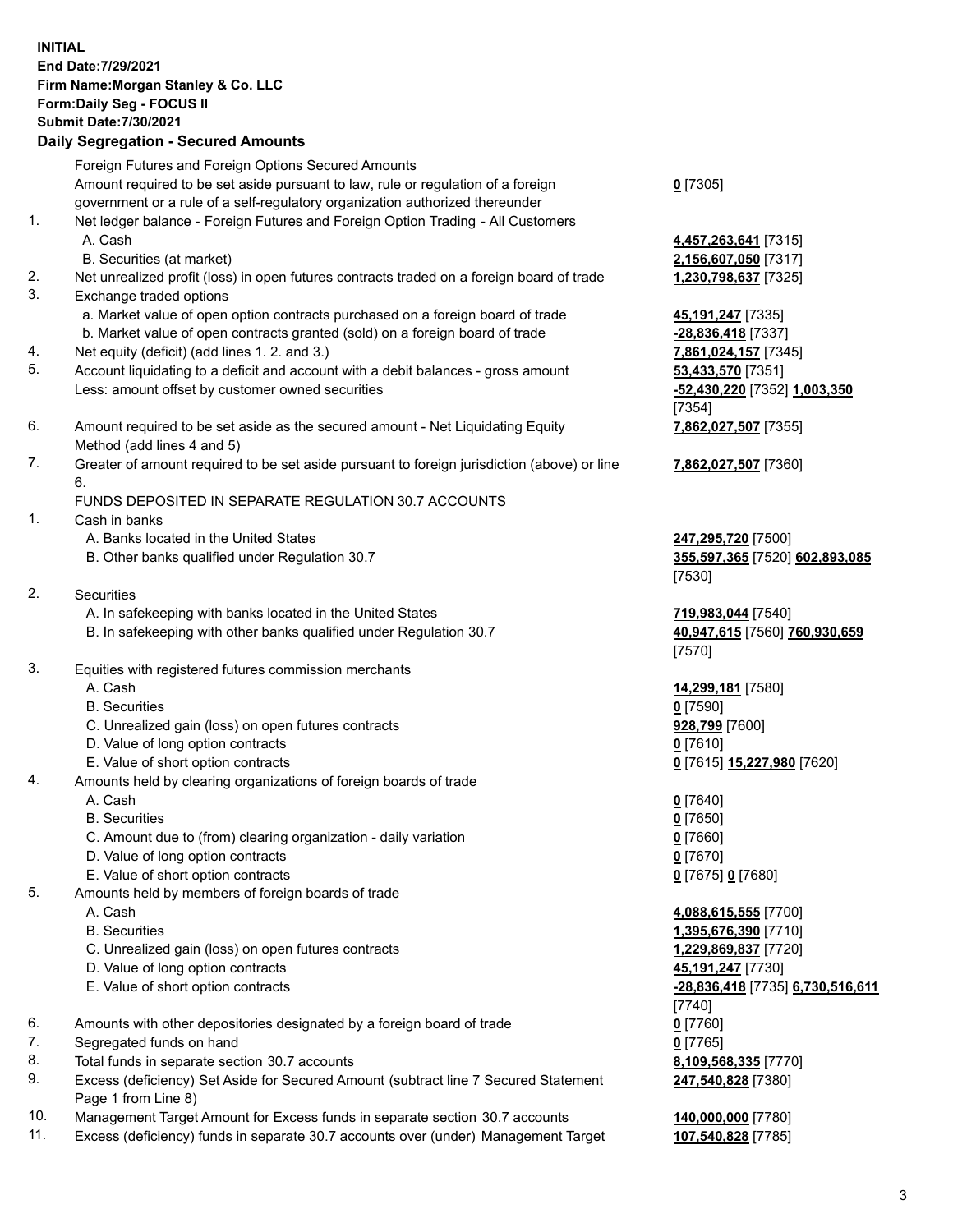**INITIAL End Date:7/29/2021 Firm Name:Morgan Stanley & Co. LLC Form:Daily Seg - FOCUS II Submit Date:7/30/2021 Daily Segregation - Segregation Statement** SEGREGATION REQUIREMENTS(Section 4d(2) of the CEAct) 1. Net ledger balance A. Cash **13,463,750,721** [7010] B. Securities (at market) **7,771,686,384** [7020] 2. Net unrealized profit (loss) in open futures contracts traded on a contract market **4,176,129,805** [7030] 3. Exchange traded options A. Add market value of open option contracts purchased on a contract market **1,143,823,377** [7032] B. Deduct market value of open option contracts granted (sold) on a contract market **-467,978,521** [7033] 4. Net equity (deficit) (add lines 1, 2 and 3) **26,087,411,766** [7040] 5. Accounts liquidating to a deficit and accounts with debit balances - gross amount **227,473,921** [7045] Less: amount offset by customer securities **-226,915,865** [7047] **558,056** [7050] 6. Amount required to be segregated (add lines 4 and 5) **26,087,969,822** [7060] FUNDS IN SEGREGATED ACCOUNTS 7. Deposited in segregated funds bank accounts A. Cash **3,872,295,305** [7070] B. Securities representing investments of customers' funds (at market) **0** [7080] C. Securities held for particular customers or option customers in lieu of cash (at market) **2,547,862,744** [7090] 8. Margins on deposit with derivatives clearing organizations of contract markets A. Cash **14,214,159,058** [7100] B. Securities representing investments of customers' funds (at market) **0** [7110] C. Securities held for particular customers or option customers in lieu of cash (at market) **4,828,623,054** [7120] 9. Net settlement from (to) derivatives clearing organizations of contract markets **-71,645,905** [7130] 10. Exchange traded options A. Value of open long option contracts **1,143,823,377** [7132] B. Value of open short option contracts **-467,978,521** [7133] 11. Net equities with other FCMs A. Net liquidating equity **11,407,918** [7140] B. Securities representing investments of customers' funds (at market) **0** [7160] C. Securities held for particular customers or option customers in lieu of cash (at market) **0** [7170] 12. Segregated funds on hand **395,200,586** [7150] 13. Total amount in segregation (add lines 7 through 12) **26,473,747,616** [7180] 14. Excess (deficiency) funds in segregation (subtract line 6 from line 13) **385,777,794** [7190] 15. Management Target Amount for Excess funds in segregation **235,000,000** [7194]

16. Excess (deficiency) funds in segregation over (under) Management Target Amount Excess

**150,777,794** [7198]